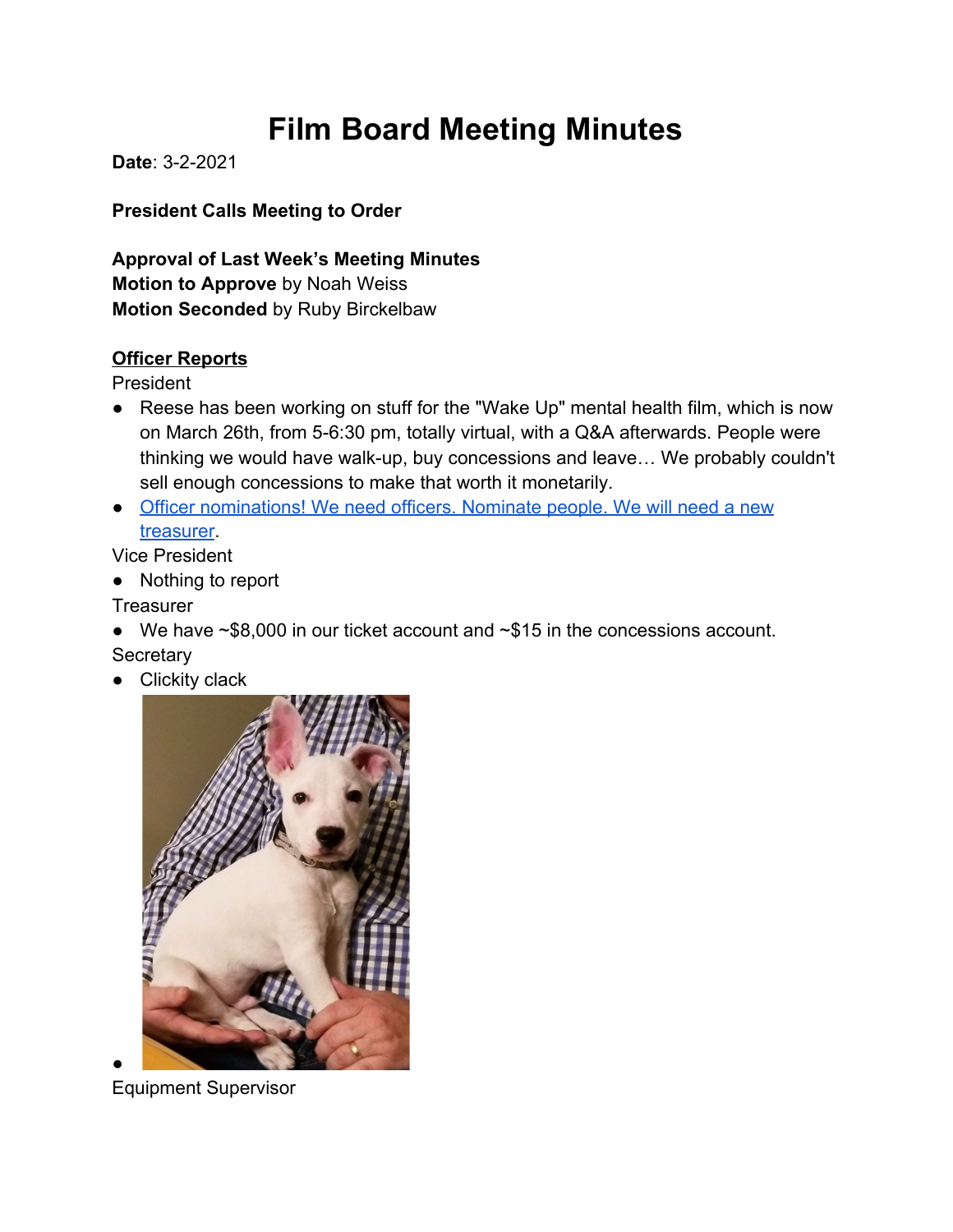● No change on our projectors onlyfans

**Concessions** 

- Thanks to everyone who came to get pop and candy Advertising
- Nothing to report

Webpage

- Nothing to report **Publicity**
- 
- Nothing to report

Community Chair

- Film board social on the evening of Saturday March 20th at 6:30 via discord
- BOLO for spring fling stuff

Advisor

●

## **Committee Reports**

Advertising

●

Equipment

●

Judicial

●

Movie

●

Haven't met

### **HOW'S THE BOARD?**

### **Old Business**

We have to submit a budget framework for budget allocation. Most of it is copied from a few years ago. Cost of events this year is severely under normal years, but our budget for next year is mostly what it previously was. We voted 90% yes with 10% abstaining (no one voted no) for the budget.

Noah has two real hands, an art modeling hand and a 3D printed electronic hand to charge his watch. Let's convince him to get a wax hand to round out the collection!

### **HOW'S THE BOARD? New Business**